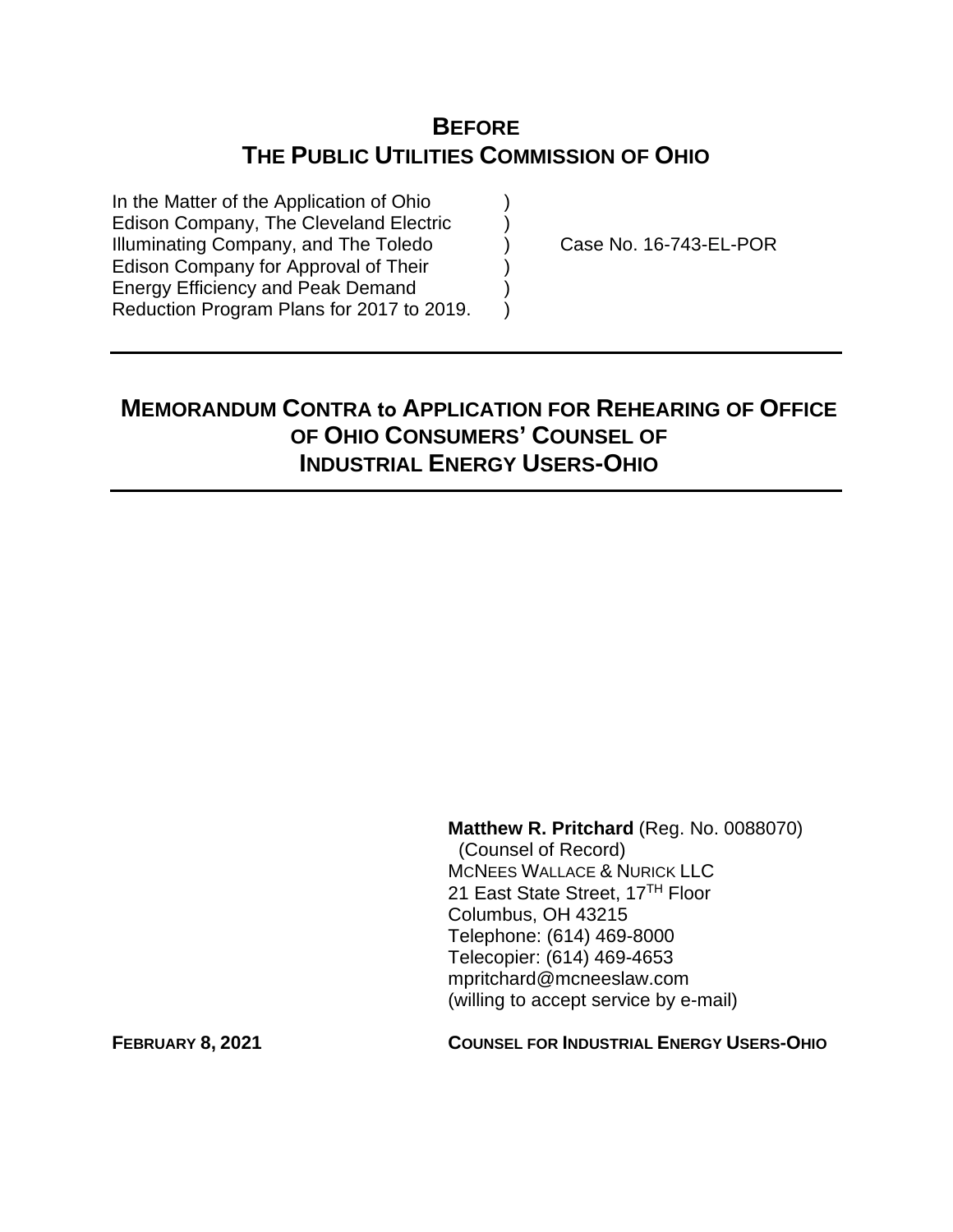## **BEFORE THE PUBLIC UTILITIES COMMISSION OF OHIO**

In the Matter of the Application of Ohio Edison Company, The Cleveland Electric ) Illuminating Company, and The Toledo ) Case No. 16-743-EL-POR Edison Company for Approval of Their ) Energy Efficiency and Peak Demand ) Reduction Program Plans for 2017 to 2019.

## **MEMORANDUM CONTRA to APPLICATION FOR REHEARING OF OFFICE OFOHIO CONSUMERS' COUNSEL OF INDUSTRIAL ENERGY USERS-OHIO**

The Office of the Ohio consumers' Counsel ("OCC") incorrectly asserts in its application for rehearing that the Economic Load Response ("ELR") program was part of FirstEnergy's energy efficiency and peak demand reduction ("EE/PDR") program.<sup>[1](#page-1-0)</sup> In fact, the Commission has twice rejected claims that the ELR program was part of FirstEnergy's energy efficiency and peak demand reduction ("EE/PDR") program. OCC's argument should be rejected as substantively incorrect and because it is barred by res judicata.

OCC's also raises a procedural error based on the Commission's failure to address its claim; however, because the ELR was not part of the EE/PDR portfolio plan and because no party had even raised issue with the ELR the Commission did not commit any procedural error in not addressing the issue.

<span id="page-1-0"></span><sup>1</sup> As used herein, 'FirstEnergy' refers collectively to the Ohio Edison Company, Cleveland Electric Illuminating Company, and Toledo Edison Company.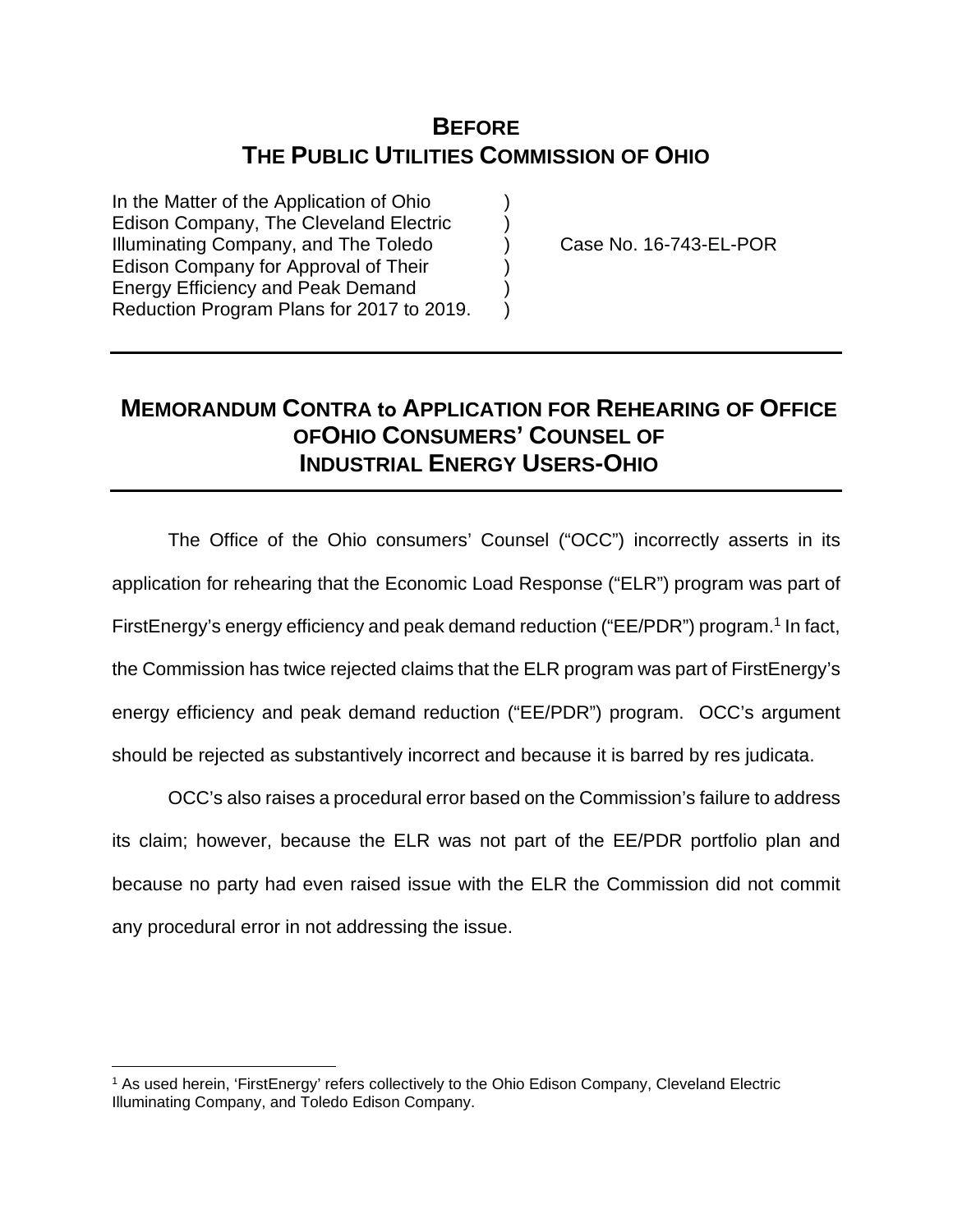#### **I. Argument**

### **A. The Commission has twice rejected the argument that the ELR Program is part of FirstEnergy's EE/PDR Portfolio Plan.**

The ELR program was most recently addressed in FirstEnergy's current electric security plan ("ESP") proceeding, Case No. 14-1[2](#page-2-3)97-EL-SSO (the "ESP IV Case").<sup>2</sup> The record evidence in that case demonstrated that the ELR plan benefited all customers by providing reliability and stability, and during emergency and severe weather events the interruptible program helps to avoid load-shedding.[3](#page-2-4) Additionally, the record evidence further demonstrated that the ELR program provided economic benefits by lowering market prices for all customers during peak times and reducing need for additional capacity resources.<sup>[4](#page-2-5)</sup> The record evidence further demonstrated that the ELR program provided economic development and job retention benefits.<sup>[5](#page-2-0)</sup> Based on all of this record evidence, the Commission correctly concluded in its decision approving ESP IV that "ELR is an economic development program."<sup>[6](#page-2-1)</sup> In addition to the ELR program being an economic development program, the Commission also noted that it had additional reliability and energy efficiency ancillary benefits.<sup>[7](#page-2-2)</sup>

On rehearing in the ESP IV Case, several environmental groups asserted that the ELR program was part of FirstEnergy's energy efficiency plan and, therefore, participation

<span id="page-2-3"></span><sup>2</sup> *In the Matter of Ohio Edison Company, The Cleveland Electric Illuminating Company, and The Toledo Edison Company for Authority to Provide for a Standard Service Offer Pursuant to Section 4928.143, Revised Code, in the Form of an Electric Security Plan*, Case Nos. 14-1297-EL-SSO et al,, Opin. & Order (Mar. 31, 2016) ("ESP IV").

<span id="page-2-4"></span><sup>3</sup> *Id*. at 72 (*citing* Tr. Vol. XXX at 6131, 6154, 6156; Tr. Vol. II at 259-260).

<span id="page-2-5"></span><sup>4</sup> *Id* (citing OEG Ex. 1 at 9).

<span id="page-2-0"></span><sup>5</sup> *Id* (citing Nucor Ex. 1 at 8; Co. Ex. 146 at 18-19; Tr. Vol. XXX at 6133-34, 6172-75).

<span id="page-2-1"></span><sup>6</sup> ESP IV, Fifth Entry on Rehearing at 113 (Oct. 12, 2016); *see also* ESP IV, Opin. & Order at 94.

<span id="page-2-2"></span><sup>7</sup> *See* ESP IV, Opin. & Order at 94.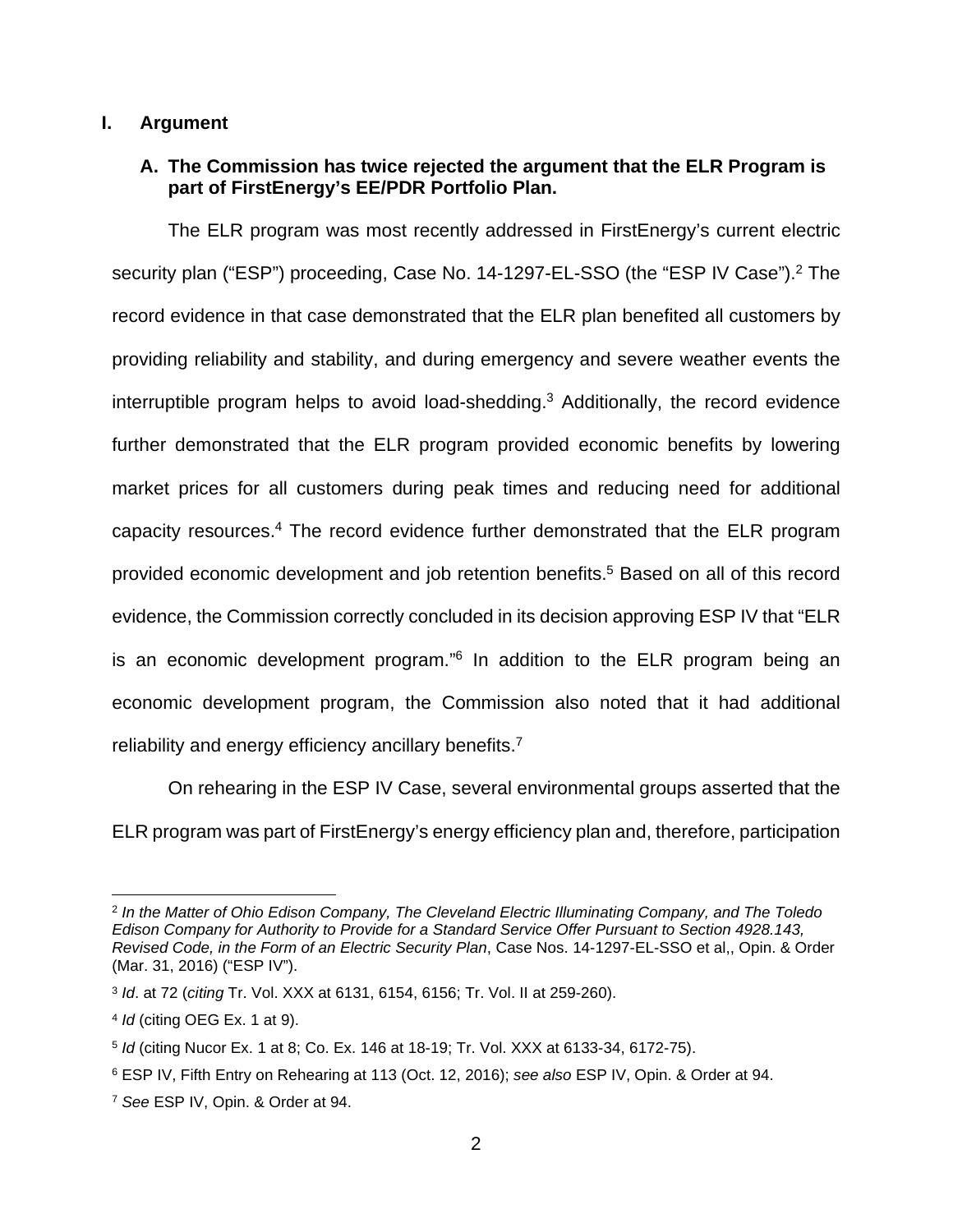in the ELR program prohibited those customers from opting-out of the portfolio plan.<sup>[8](#page-3-4)</sup> The Commission rejected the argument and confirmed that the ELR program was not part of the portfolio plan, stating that "[t]he ELR programs existed long before the statutory energy efficiency and peak reduction mandates began."<sup>[9](#page-3-5)</sup> The Commission continued noting that the ELR program was an economic development program, and thus not an EE/PDR program under the portfolio plan.[10](#page-3-6)

Those same Environmental Advocates, again, sought additional rehearing in the ESP IV raising the same argument.<sup>[11](#page-3-3)</sup> The Commission again confirmed that customers participating in Rider ELR could opt-out of the EE/PDR mandates because the ELR program was not part of the EE/PDR plan.[12](#page-3-0) The Commission again concluded that "the ELR programs existed long before the statutory energy efficiency and peak demand reduction mandates."[13](#page-3-1) The Commission again reaffirmed that the ELR program was an economic development program.[14](#page-3-2) The Commission found three separate times in the ESP IV proceeding that the ELR program was an economic development program, and twice explicitly rejected the claim that the ELR program was part of FirstEnergy's EE/PDR portfolio plan.

<span id="page-3-4"></span><sup>&</sup>lt;sup>8</sup> ESP IV, App. for Rehearing of the Environmental Law and Policy Center, Ohio Environmental Council, and Environmental Defense Fund ("Environmental Advocates") at 23-24 (May 2, 2016).

<span id="page-3-5"></span><sup>9</sup> ESP IV, Fifth Entry on Rehearing at 146.

<span id="page-3-6"></span><sup>10</sup> *See id.* at 113, 146.

<span id="page-3-3"></span><sup>11</sup> ESP IV, Environmental Advocates' Application for Rehearing of the Fifth Entry on Rehearing at 25-29 (Nov. 14, 2016).

<span id="page-3-0"></span><sup>12</sup> ESP IV, Eighth Entry on Rehearing at 70 (Aug. 16, 2017).

<span id="page-3-1"></span> $13$  *Id.* 

<span id="page-3-2"></span> $14$  *Id.*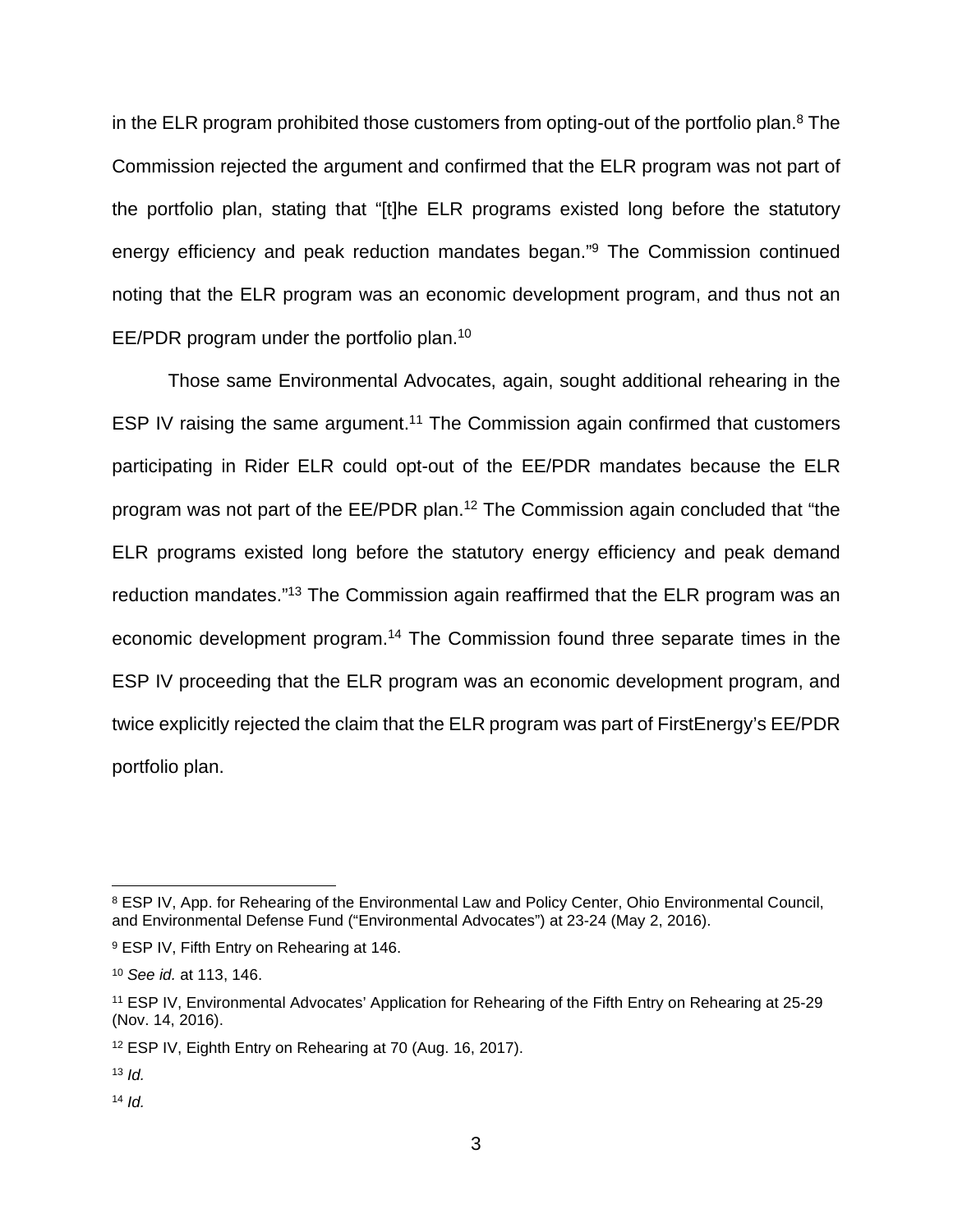OCC's argument here is substantively the same as that of the Environmental Advocates that was repeatedly rejected by the Commission in the ESP IV Case. Just like the Environmental Advocates arguments in the prior case, here OCC argues that because one result of the ELR program is a reduction in peak demand that by statute was authorized to be counted towards EE/PDR mandate compliance, it automatically must be considered part of FirstEnergy's prior EE/PDR portfolio plan.[15](#page-4-1) But, as the Commission stated repeatedly in the ESP IV Case, the ELR program predates the statutory EE/PDR mandates, and is as an economic development program not an EE/PDR program.[16](#page-4-0)

Accordingly, the Commission was correct in not addressing Rider DSE1, ordering its elimination, or ordering elimination of the ELR program in total. As such, the only substantive argument presented by OCC is without merit and OCC's application for rehearing should be denied.

#### **B. OCC's Application for Rehearing is Barred by Collateral Estoppel.**

OCC presents the same argument on rehearing here that was rejected in the ESP IV Case, a proceeding in which OCC participated. In fact, OCC was in the same procedural position as the Environmental Advocates, opposing the Stipulated ESP IV. The determination of whether the ELR program is part of the EE/PDR is barred by the doctrine of collateral estoppel.

The Commission has previously found that when issues have been heard and decided on, they are precluded from being brought again, even if the cause of action

<span id="page-4-1"></span><sup>15</sup> *See* OCC App. for Rehearing at 2-4; *see also* ESP IV, Environmental Advocates' App. for Rehearing of the Fifth Entry on Rehearing at 25-29.

<span id="page-4-0"></span><sup>16</sup> *See*, *e.g.*, ESP IV, Fifth Entry on Rehearing at 146.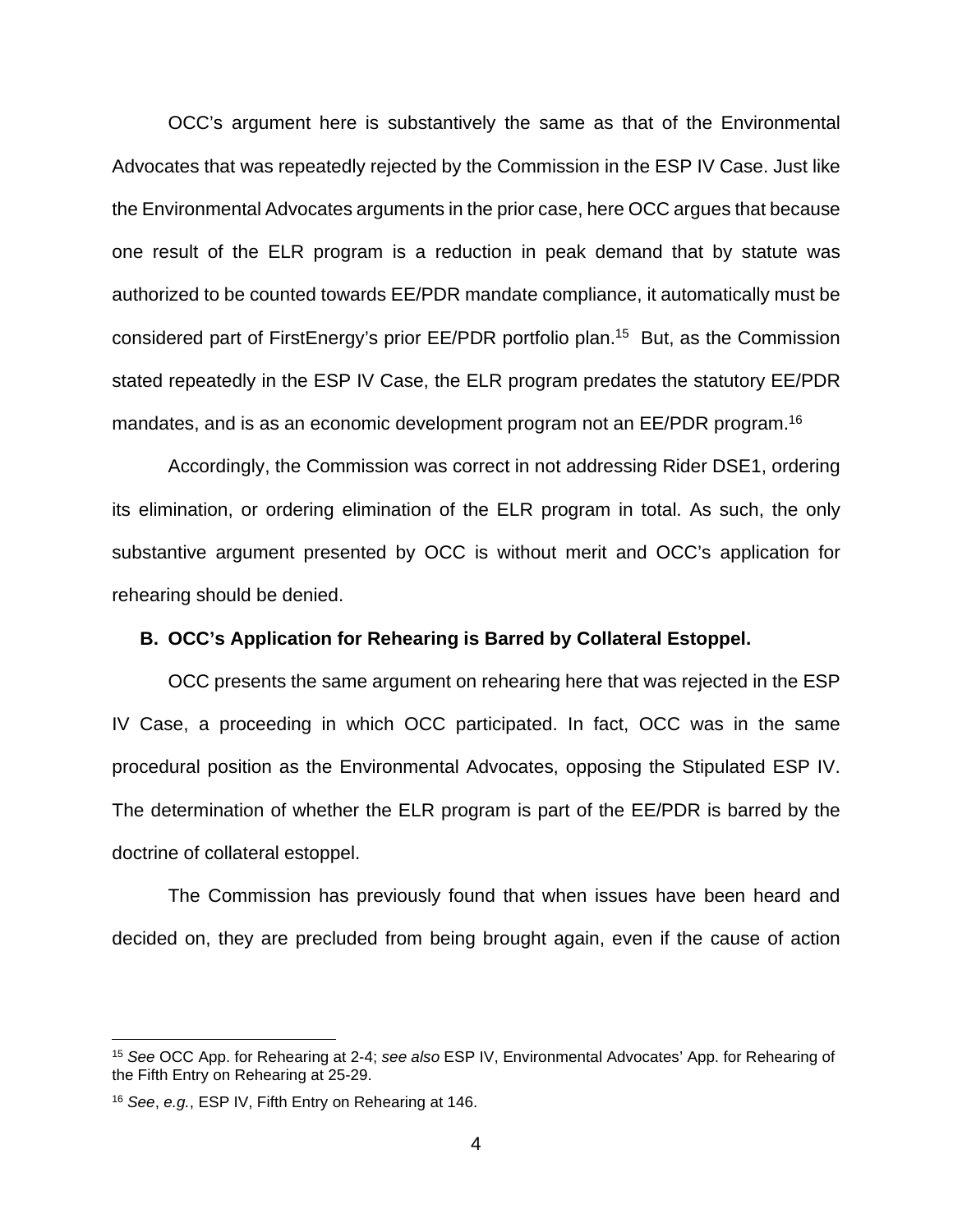differs.[17](#page-5-1) As the Commission has stated, "collateral estoppel 'operate[s] to preclude the re-litigation of a point of law or fact that was at issue in a former action between the same parties and was passed upon by a court of competent jurisdiction.' *Ohio Power Co.*, 2015- Ohio-2056 at ¶ 20 (quoting Consumers' Counsel v. Pub. Util. Comm., 16 Ohio St.3d 9, 10, 475 N.E.2d 782 (1985)). 'Collateral estoppel may be applied in a civil action to bar the re-litigation of an issue already determined by an administrative agency and left unchallenged if the administrative proceeding was judicial in nature and if the parties had an adequate opportunity to litigate their versions of the disputed facts and seek review of any adverse findings.' Third Entry on Rehearing at ¶ 33 (quoting Tedesco v. Glenbeigh Hosp. of Cleveland, Inc. (Mar. 16, 1989), Cuyahoga App. No. 54899, 1989 WL 24908)."[18](#page-5-0)

 The issue of whether the ELR program is a part of FirstEnergy's EE/PDR portfolio plan has been litigated and decided in a case that involved OCC and FirstEnergy. OCC had the opportunity in the ESP IV Case to appeal that factual conclusion in the case. Neither OCC, not any other party in the ESP IV Case, appealed that factual determination and the matter is now final. Moreover, there have been no factual changes to the ELR program since it was authorized in the ESP IV Case. The Commission's determination that the ELR program is not part of the EE/PDR plan is final and there has not been any factual changes that would warrant any reconsideration of the issue. OCC should be barred from relitigating that factual determination here.

<span id="page-5-1"></span><sup>17</sup> *See*, *e.g.*, *In re Dayton Power & Light Co. to Establish a Standard Service Offer in the Form of an Electric Security Plan*, Case Nos. 08-1094-EL-SSO et al., Second Finding and Order at 12 (Dec. 18, 2019).

<span id="page-5-0"></span> $18$  *Id.*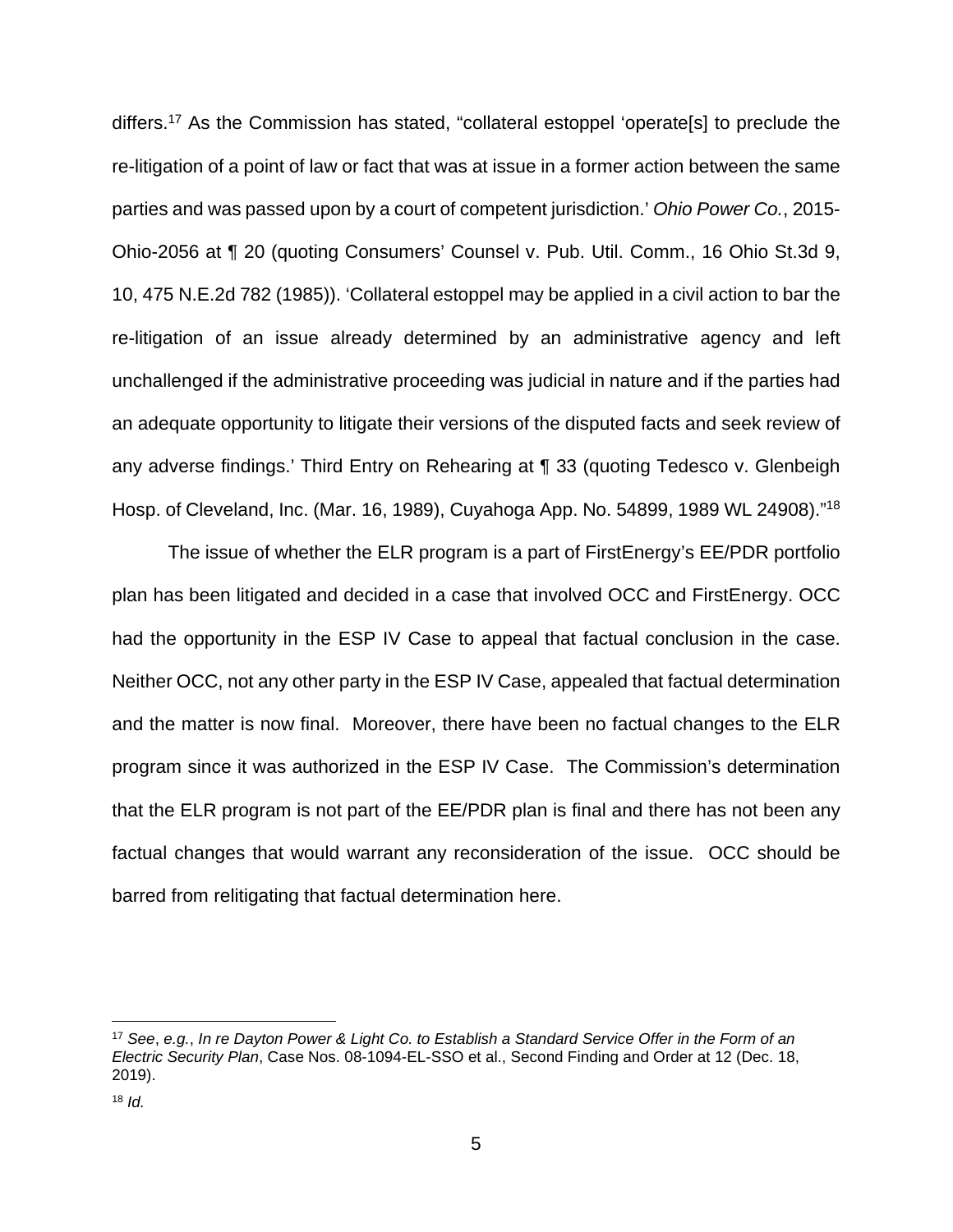#### **C. Contrary to OCC's assertion, the Commission was not required to address an item not at issue in the proceeding.**

OCC asserts that the Commission failed to explain its reasoning for allowing the ELR program to continue after the EE/PDR portfolio plan ended in violation of R.C. 4903.09.[19](#page-6-3) Initially, this assignment of error should be rejected for the same reasons addressed above: the ELR program is not part of the EE/PDR portfolio plan. Moreover, R.C. 4903.09 only applies in "contested cases" and not party raised any issue with the ELR program prior to the Commission's decision that OCC now challenges.<sup>[20](#page-6-4)</sup>

In a November 18, 2020 Finding and Order in this proceeding, the Commission directed each electric utility to file proposed revised tariffs setting their EE/PDR riders to zero.[21](#page-6-2) In response, FirstEnergy filed in Case Nos. 20-1673-EL-RDR, *et al.* its proposed tariffs setting Rider DSE2 to zero.<sup>[22](#page-6-0)</sup> The DSE2 charge was calculated based on the EE/PDR portfolio plan costs and did in fact collect such costs from customers. The completely separate ELR program has its associated cost-recovery in FirstEnergy's Economic Development Rider ("EDR") and the DES1 charge. Accordingly, FirstEnergy correctly did not propose any changes to the EDR or DSE1 rates in Case Nos. 20-1763- EL-RDR, *et al.*. [23](#page-6-1)

<span id="page-6-3"></span><sup>19</sup> OCC App. for Rehearing at 4.

<span id="page-6-4"></span> $20$  R.C. 4903.09, "In all contested cases.  $\ldots$  the commission shall file, with the records of such cases, findings of fact and written opinions setting forth the reasons prompting the decisions arrived at, based upon said findings of fact."

<span id="page-6-2"></span><sup>21</sup> Finding and Order at 3.

<span id="page-6-0"></span><sup>22</sup> *Tariff Update of the Demand Side Management and Energy Efficiency Riders of Ohio Edison Company, The Cleveland Electric Illuminating Company and The Toledo Edison Company*, Case Nos. 20-1673-EL-RDR et al., Application at 3 (Dec. 1, 2020).

<span id="page-6-1"></span><sup>23</sup> *Id.*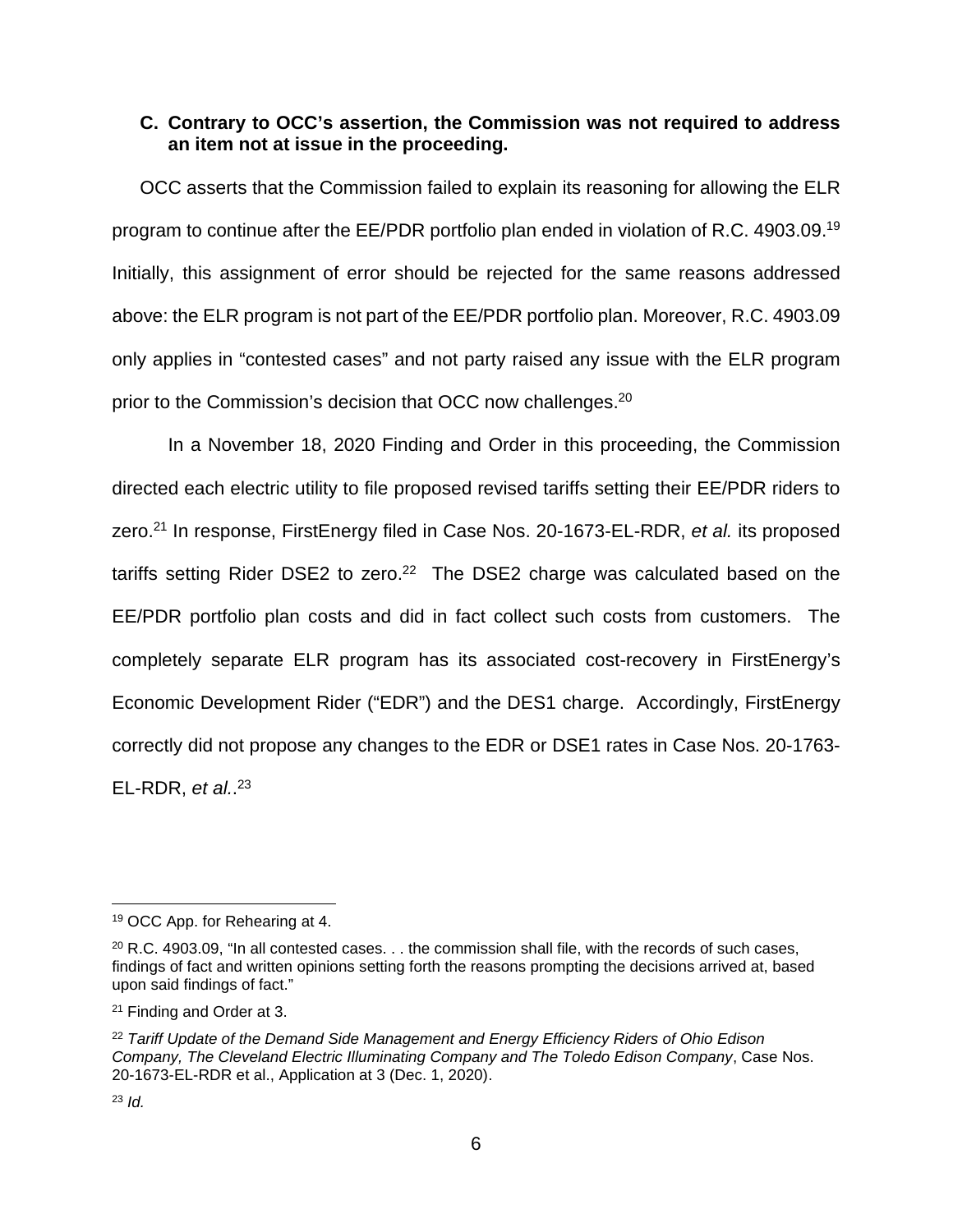OCC intervened in the above-captioned proceeding as well as in Case Nos. 20- 1763-EL-RDR, *et al.*, before the Commission issued the decision from which OCC seeks rehearing. However, neither OCC nor any other party raised any issue with FirstEnergy's ELR program, EDR rates, or DSE1 rates (in either proceeding) leading up to the Commission's December 30, 2020 decision that OCC now challenges on rehearing. Because the ELR program, EDR rates, and DSE1 rates were not at issue (as they relate to the collection of costs for an economic development program and not an EE/PDR program) and because no party had raised any issue with the ELR program, EDR rates, or DSE1 rates in this proceeding or in Case Nos. 20-1763-EL-RDR, *et al.*, the Commission had no reason to address them in the Commission December 30, 2020 Entry. OCC's assignment of error related to R.C. 4903.09 is therefore without merit and should be denied.

#### **II. Conclusion**

The ELR program is not a part of FirstEnergy's EE/PDR portfolio plans, and is therefore not subject to the statutory provisions eliminating the EE/PDR portfolio plans. The Commission has already decided this issue, and has stated multiple times that the ELR program is an economic development program that predates those EE/PDR statutory mandates. OCC is barred by collateral estoppel from bringing this issue now, and therefore the application for rehearing should be denied.

7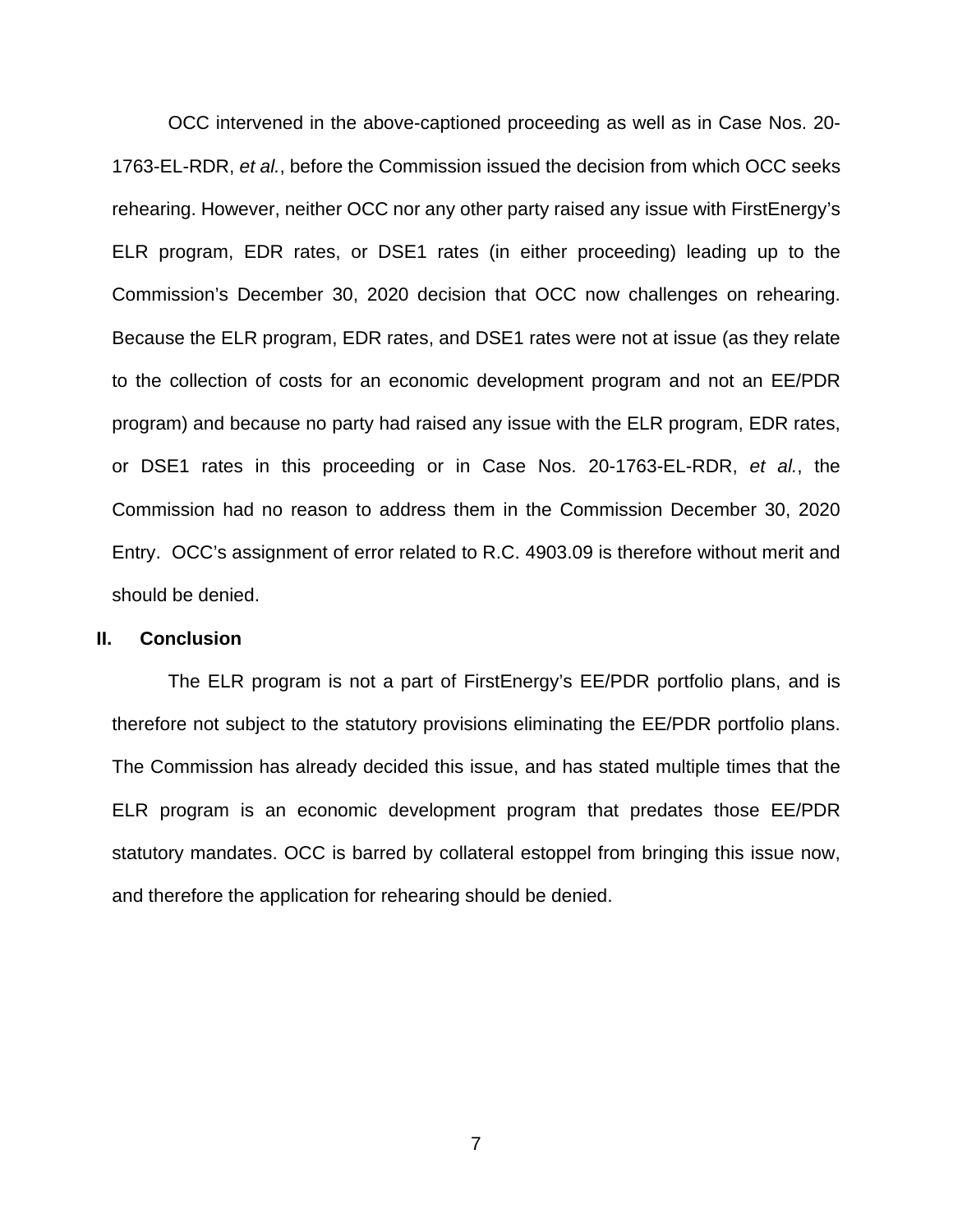Respectfully submitted,

*/s/ Matthew R. Pritchard* 

**Matthew R. Pritchard** (Reg. No. 0088070) (Counsel of Record) MCNEES WALLACE & NURICK LLC 21 East State Street, 17<sup>TH</sup> Floor Columbus, OH 43215 Telephone: (614) 469-8000 Telecopier: (614) 469-4653 mpritchard@mcneeslaw.com (willing to accept service by e-mail)

**COUNSEL FOR INDUSTRIAL ENERGY USERS-OHIO**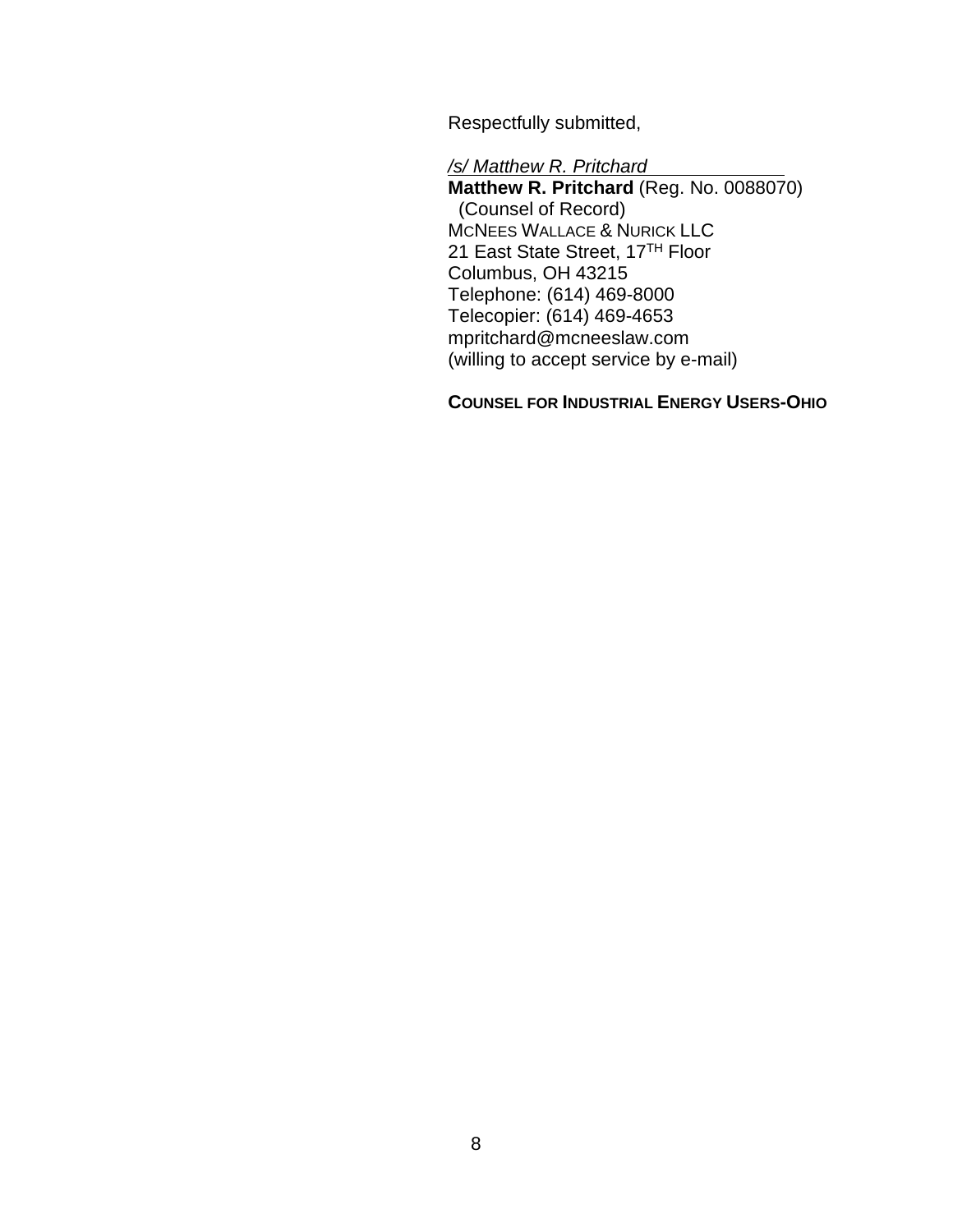### **CERTIFICATE OF SERVICE**

In accordance with Rule 4901-1-05, Ohio Administrative Code, the PUCO's e-filing system will electronically serve notice of the filing of this document upon the following parties. In addition, I hereby certify that a service copy of the foregoing *Memorandum Contra Office Ohio Consumers' Counsel's Application for Rehearing of Industrial Energy Users-Ohio* was sent by, or on behalf of, the undersigned counsel for Industrial Energy Users-Ohio, to the following parties of record on this 8th day of February 2021, *via* electronic transmission, hand-delivery or U.S. mail, postage prepaid.

> */s/Matthew R. Pritchard*  Matthew R. Pritchard

[edanford@firstenergycorp.com](mailto:edanford@firstenergycorp.com) [bknipe@firstenergycorp.com](mailto:bknipe@firstenergycorp.com) [KJKLaw@yahoo.com](mailto:Kjklaw@yahoo.com) [mrgladman@jonesday.com](mailto:mrgladman@jonesday.com) [stostado@jonesday.com](mailto:stostado@jonesday.com) [tdougherty@theoec.org](mailto:tdougherty@theoec.org) [mleppla@theoec.org](mailto:mleppla@theoec.org) [jfinnigan@edf.org](mailto:jfinnigan@edf.org) [rkelter@elpc.org](mailto:rkelter@elpc.org) [swilliams@nrdc.org](mailto:swilliams@nrdc.org) [christopher.healey@occ.ohio.gov](mailto:christopher.healey@occ.ohio.gov) [John.Jones@ohioattorneygeneral.gov](mailto:John.Jones@ohioattorneygeneral.gov) [mwarnock@bricker.com](mailto:mwarnock@bricker.com) [dborchers@bricker.com](mailto:dborchers@bricker.com) [dparram@bricker.com](mailto:dparram@bricker.com) [sechler@carpenterlipps.com](mailto:sechler@carpenterlipps.com) [rdove@keglerbrown.com](mailto:rdove@keglerbrown.com) [joliker@igsenergy.com](mailto:joliker@igsenergy.com) [callwein@keglerbrown.com](mailto:callwein@keglerbrown.com) [Bojko@carpenterlipps.com](mailto:Bojko@carpenterlipps.com) [perko@carpenterlipps.com](mailto:perko@carpenterlipps.com) [paul@carpenterlipps.com](mailto:paul@carpenterlipps.com) [Lauren.augostini@puco.ohio.gov](mailto:Lauren.augostini@puco.ohio.gov)